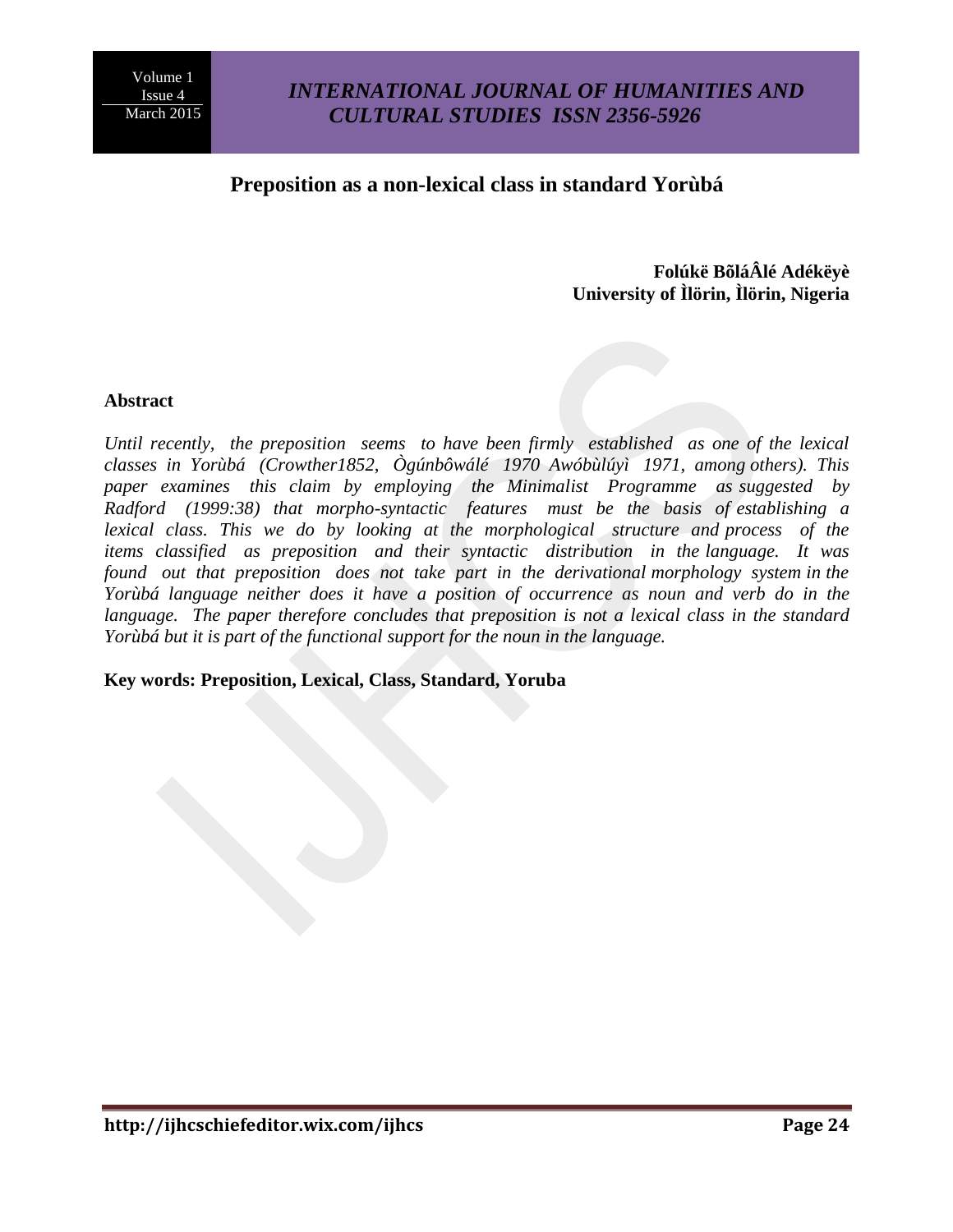# *INTERNATIONAL JOURNAL OF HUMANITIES AND CULTURAL STUDIES ISSN 2356-5926*

#### **1. Preposition in the literature**

With the advent of modern linguistics, three opposing schools have emerged on scholarship on the preposition in the standard Yorùbá language.The first school is of the view that there are prepositions in Yorùbá language (though few in number). Scholars in this school include Crowther (1852), Johnson (1969), Ògúnbôwálé (1970), Awóbùlúyì (1978), Awóyalé (1991) and Olúýêyç (1993). Items listed as prepositions by this school include: sí 'to', ti 'of', pêlú 'with', ní 'in/at', fún 'for', dé 'for', kù 'before' and fi 'with' so categorized. Others are bá 'help', mõ 'anymore/longer', sin 'before' and kà 'on'

The second school is of the view that there is no preposition in Yorùbá language. Yusuf (1992, 1994) and Adékëyè (2012) belong to this school of thought. The third school is of the view that there are not more than two or three prepositions in Yorùbá. This view is shared by grammarians like Bowen (1858), Bámgbóýé (1990), Déchaine (1993) and Ajíbóyè (2011). The prepositions established by this school are: ní 'in/at', sí 'tó', ti 'of' and pêlú 'with'.

Bámgbóýé (1990:131) identifies many of the so-called prepositions as bound verbs in Yorùbá language. Among his examples are: bá, 'with' fërê 'almost' fi 'use' sí 'to' as in the examples below:

1. (a) Adé bá wön lö.

Adé with them go.

'Adé went with them'

(b) Wõn fërê dé

They soon arrive.

'They will soon arrive'

(c) Wõn fi öýç sí ojú.

They apply soap to eye.

'They applied soap into the eyes'

Bámgbóýé (1990: 131) explains that they are analyzed as preposition in the literature because they are bound verbs and are translated as prepositions in English language.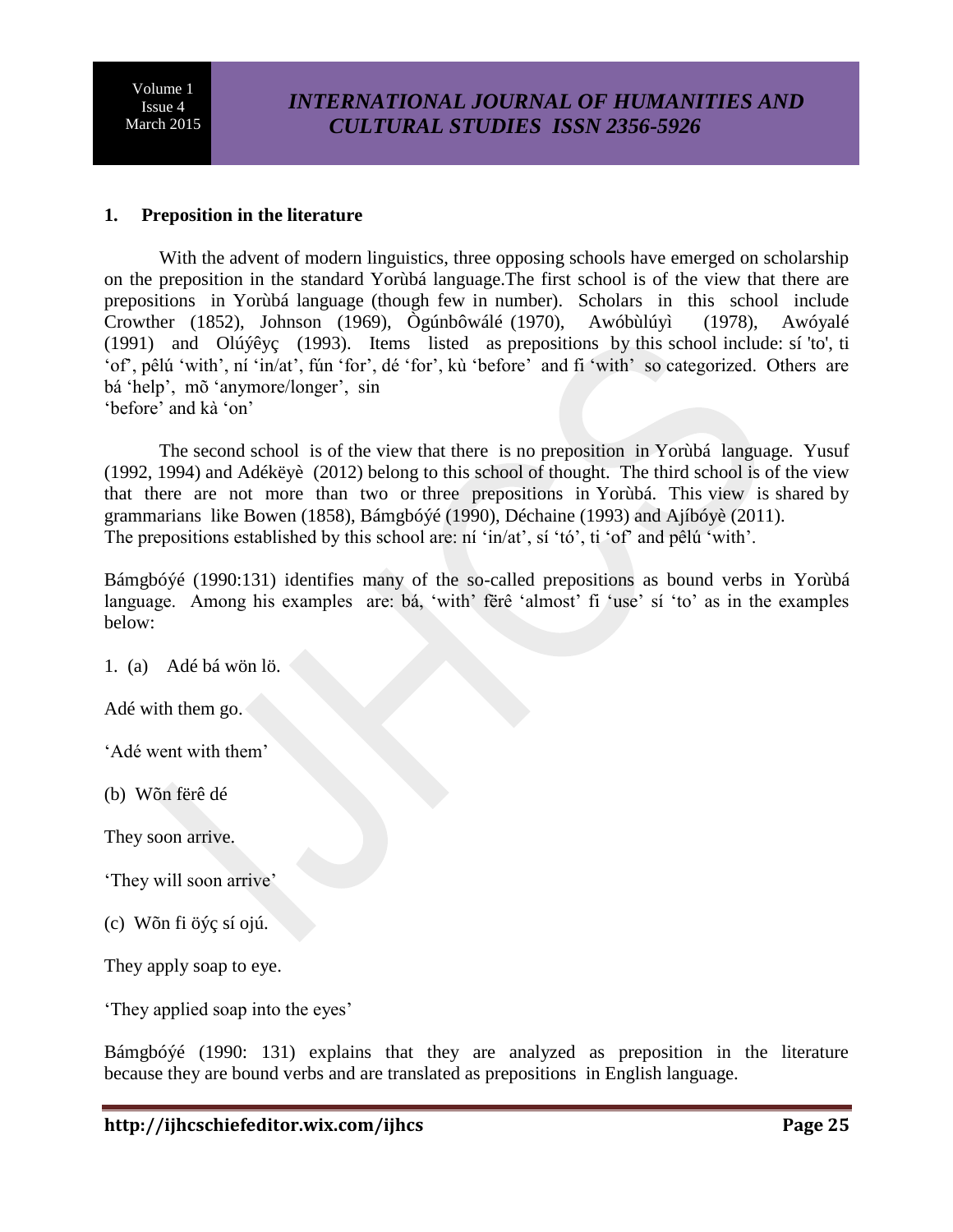# *INTERNATIONAL JOURNAL OF HUMANITIES AND CULTURAL STUDIES ISSN 2356-5926*

The first school which enumerates a number of items as prepositions, do so with some degree of doubt, even uncertainty that many of the items categorized as prepositions belong to some other classes. For instance, Awóbùlúyì (1978:99) says of pêlú 'with':

This preposition's status is somewhat doubtful. In other words, it may be possible or desirable to call it something else. When used correctly', it has the same meaning as fi with, by'.

This observation about pêlú 'with' is right as other observations are about many other items called prepositions. They may well be verbs in serial verb construction.

#### **2.1 Conditions for establishing a lexical class**

Radford (1999:38) suggests that:

…the bulk of evidence in support of postulating that words belong to categories is morphosyntactic (i.e. morphological and/or syntactic) in nature. The relevant morphological evidence relates to the inflectional and derivational properties of words: inflectional properties relate to different forms of the same word (E.g. plural form of a noun like cat is formed by adding the plural inflection +s to form cats), while derivational properties relate to the processes by which a word can be used to form a different kind of word by the addition of another morpheme (e.g. by adding the suffix  $+$ ness to the adjective sad, we can form the noun sadness).

Radford (1999) is saying that words of the same lexical class must have the same derivational process or that words derived by the same derivational process must belong to the same lexical class. Radford (1999) says further that items of a lexical class must be able to serve as derivational morphemes to derive new items of another lexical class, as in the English example of adding the suffix +ness to an adjective to form a noun. Though, Yorùbá is not an inflectional language, but it has morphological processes and morphemes for deriving new lexical items. On the syntactic evidence, Radford (1999:40) says

The syntactic evidence for assigning words to categories essentially relates to the fact that categories of words have different distributions (i.e. occupy a different range of positions within phrases and sentences).

Radford is saying here that lexical items of the same class can be found in the same position and can substitute one another as long as the semantics of the language permits. Words of a different class cannot appear in the position of another class. This is to say that a noun in a language has its position in a phrase or sentence which cannot be occupied by another class, a verb, for instance.

From the morpho-syntactic evidence postulated by Radford (1999), the following conditions can be deduced for a lexical class to be established: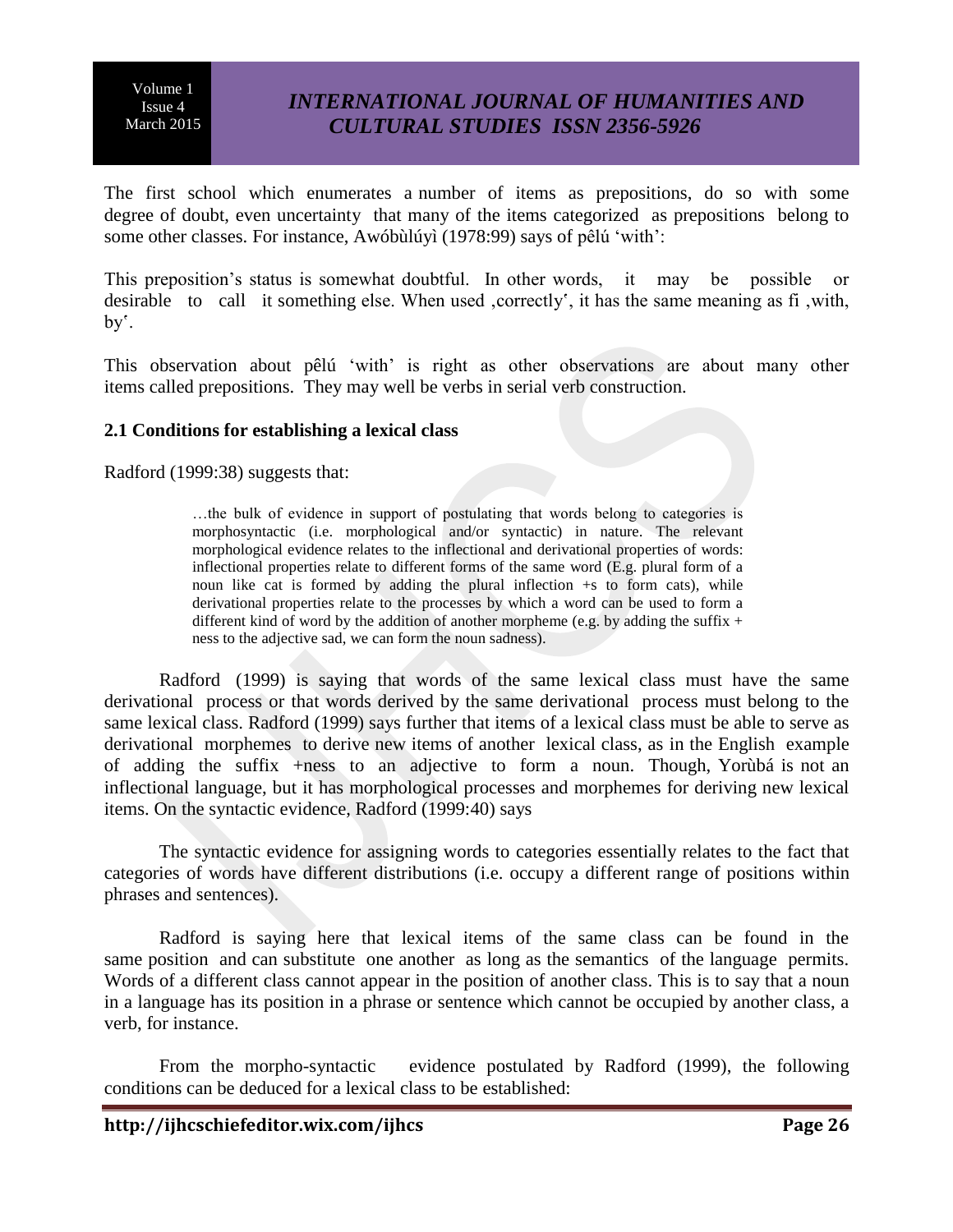# *INTERNATIONAL JOURNAL OF HUMANITIES AND CULTURAL STUDIES ISSN 2356-5926*

## **Condition 1:**

A lexical class must have its own morphological feature. i.e. it must be derivable by some morphological processes, having derivational morphemes and must be able to serve as derivational morpheme to derive items of another class. A lexical class must have its position of occurrence in a phrase or sentence.

### **Condition 2:**

#### **3. Application of condition 1**

The grammar of Yorùbá so far has derivational morphemes and processes for the classes of noun and verb. Many scholars have worked on this. Among them are Awóbùlúyì (2008), Tinúoyè (2000), Owólabí (1984, 1985, 1995), Bámgbóýé (1990), etc. The derivational processes established for the class of noun are prefixation, reduplication (partial and full), combination of two noun items etc. These processes are peculiar to noun derivation. This is why the class of noun is productive.

The verb also has derivational processes which include combining a verb and a noun as well as combining two verbs to derive new verbs in the language. The class of verb is also productive with an uncountable number of members.

Now looking at the so-called class of preposition, we find out that it neither has morphological processes to derive more of its members nor morphemes for its derivation. This is why it is non-productive and has very small number of members with as few as three items. Many of the items so classified by some scholars (Crowther 1852, Ògunbôwálé

1970, Olúýêyç 1993, Awóbùlúyì 1978 among others) are called verbs by some other scholars (Bowen 1858, Bámgbóýé 1990, Dechaine 1993 Adékëyè 2012 among others). The items are so analyzed because they are translated into preposition in English words, (Bámgbóýé 1990:131) Awóbùlúyì (1978:97) lists (fi 'with/ by means of', bá 'for, in company', fún 'for, on behalf of', and pêlú 'by') ní 'in', sí 'to' and ti 'of' as prepositions. Some of these (bá, fi, and fún) are analyzed as verbs employed as preposition in Yorùbá by Bowen (1858:52), while Bámgbóýé (1990:157) analyzes bá; fi and ní as ,ôrô-ìýe afarahç i.e. bound verbs in the language but later lists ní as one of his two prepositions in Yorùbá language (Bámgbóýé 1990:175).

In fact, Baker (2003) observes that preposition must be part of another system as he calls it a functional head that derives adjunct modifiers. He also discusses it as small and finite in number, often under five, sometimes one. Among his examples are: Sranan: 1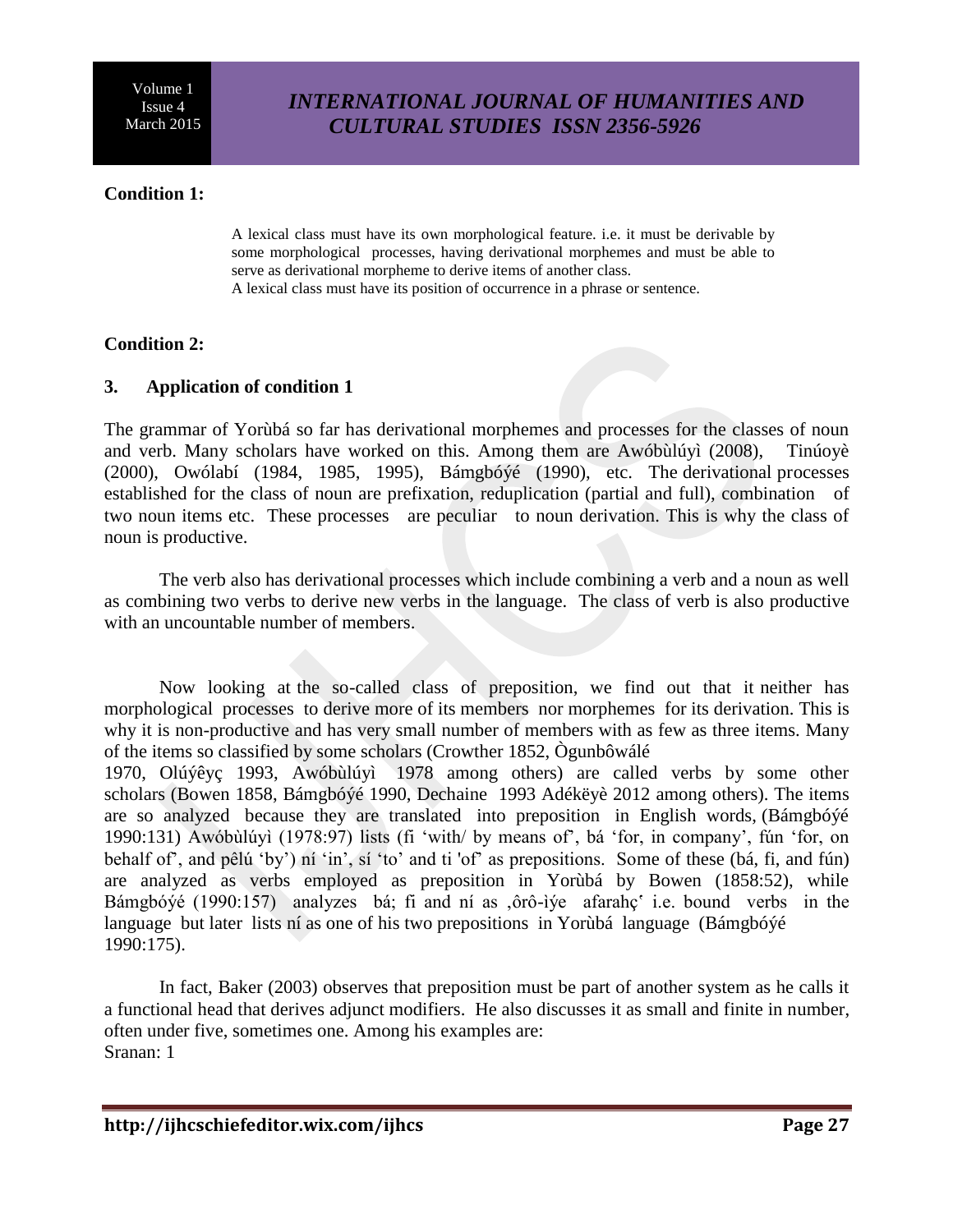## *INTERNATIONAL JOURNAL OF HUMANITIES AND CULTURAL STUDIES ISSN 2356-5926*

Mohawk: 4

Chichewa: 2 or 5

Edo: approximately 3 (+ some defective verbs). English: about 50.

Baker is also of the opinion that preposition does not take part in the derivational morphology system, as either input or output. Therefore, morphologically, preposition is not qualified to be established as a lexical class.

## **4. Application of condition 2**

Condition 2 is that a lexical class should have its syntactic position in the phrase or sentence. The only syntactic position we can talk of for preposition is that of noun phrase.

Noun and verb have syntactic positions peculiar to them in the phrase or sentence. Noun is always found in subject and object positions. The verb cannot be found in any of these two positions but in the predicate position. There is no position like this for the preposition.

This is the reason why Grimshaw 1990 says it is part of the functional support for the noun when it becomes prepositional phrases which are always adjuncts. The items analyzed as prepositions in Yorùbá are always found occurring with temporal and or spatial nouns in the language. This is why Welmers 1973 analyses both ní 'in' and sí 'to /exist' as verbs expressing possession and location respectively as in the sentences below:

2. (a) Omi wà ní inú ìkòkò

Water exist in inside pot

'There is water in the pot'

(b) Omi kò sí ní inú ìkòkò

Water NEG exists in inside pot.

'There is no water in the pot.'

Yusuf (1992) argues that these items serve as predicates in sentences as in :

3. (a) Mo ní owó.

'I have money'

(b) Mo ní owó ní àpò.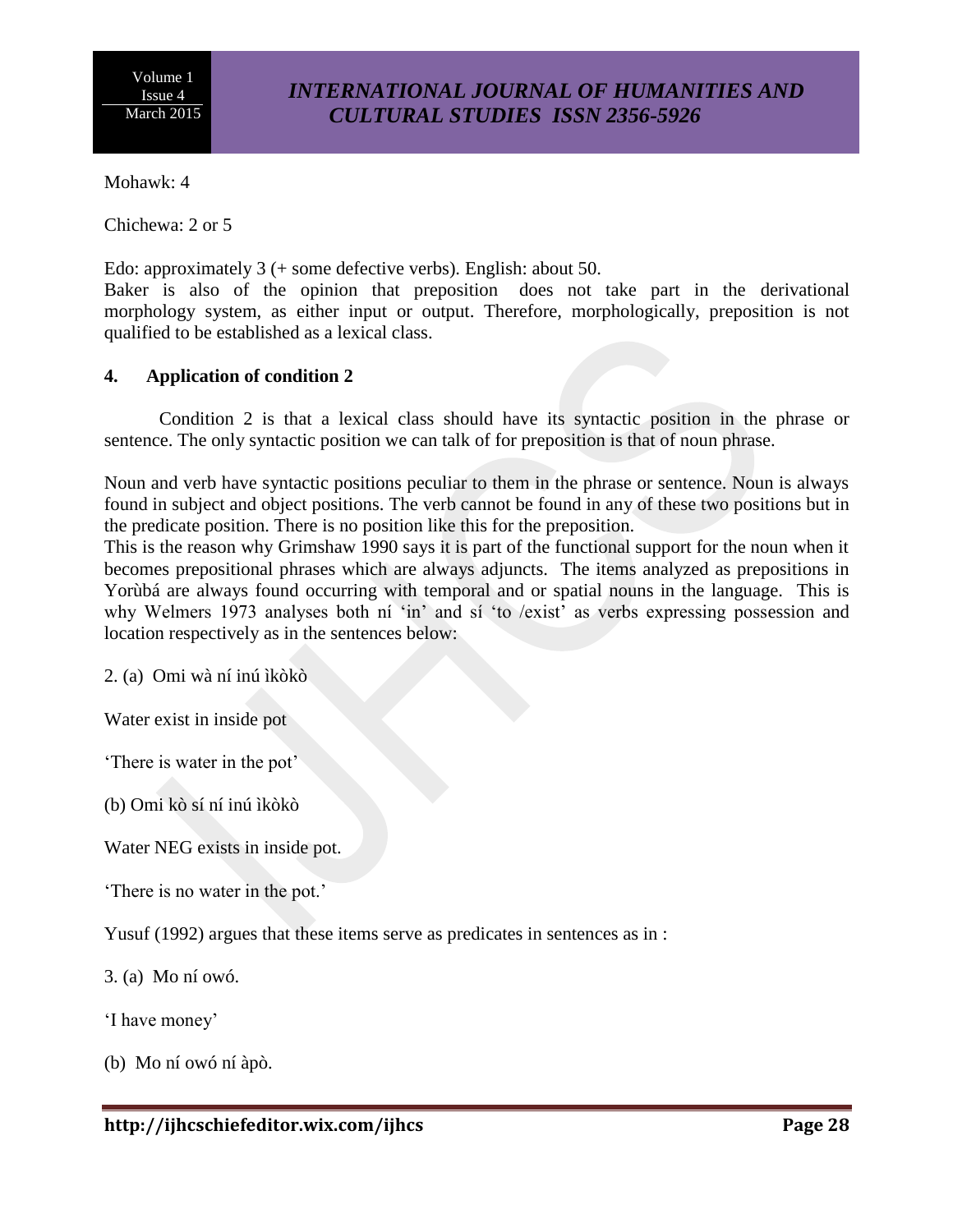# *INTERNATIONAL JOURNAL OF HUMANITIES AND CULTURAL STUDIES ISSN 2356-5926*

'I have money in my pocket'

ní in sentence 3(a) is clearly a verb of possession as well as the first ní 'have' of 3(b). The second instance of ní 'in' is treated as a verb of location.

#### **5. Conclusion**

We have been able to establish two conditions for establishing a lexical class by employing the morpho-syntactic features established by Radford (1999). Applying these conditions to the class of 'preposition' in Yorùbá, we find out that preposition does not exist as a lexical class in standard Yorùbá language. Scholars who have it as a lexical class employ meaning equivalence to do so. This fact has been noticed by Bámgbóýé (1999) and the position of Grimshaw (1990) also supports our claim for standard Yorùbá.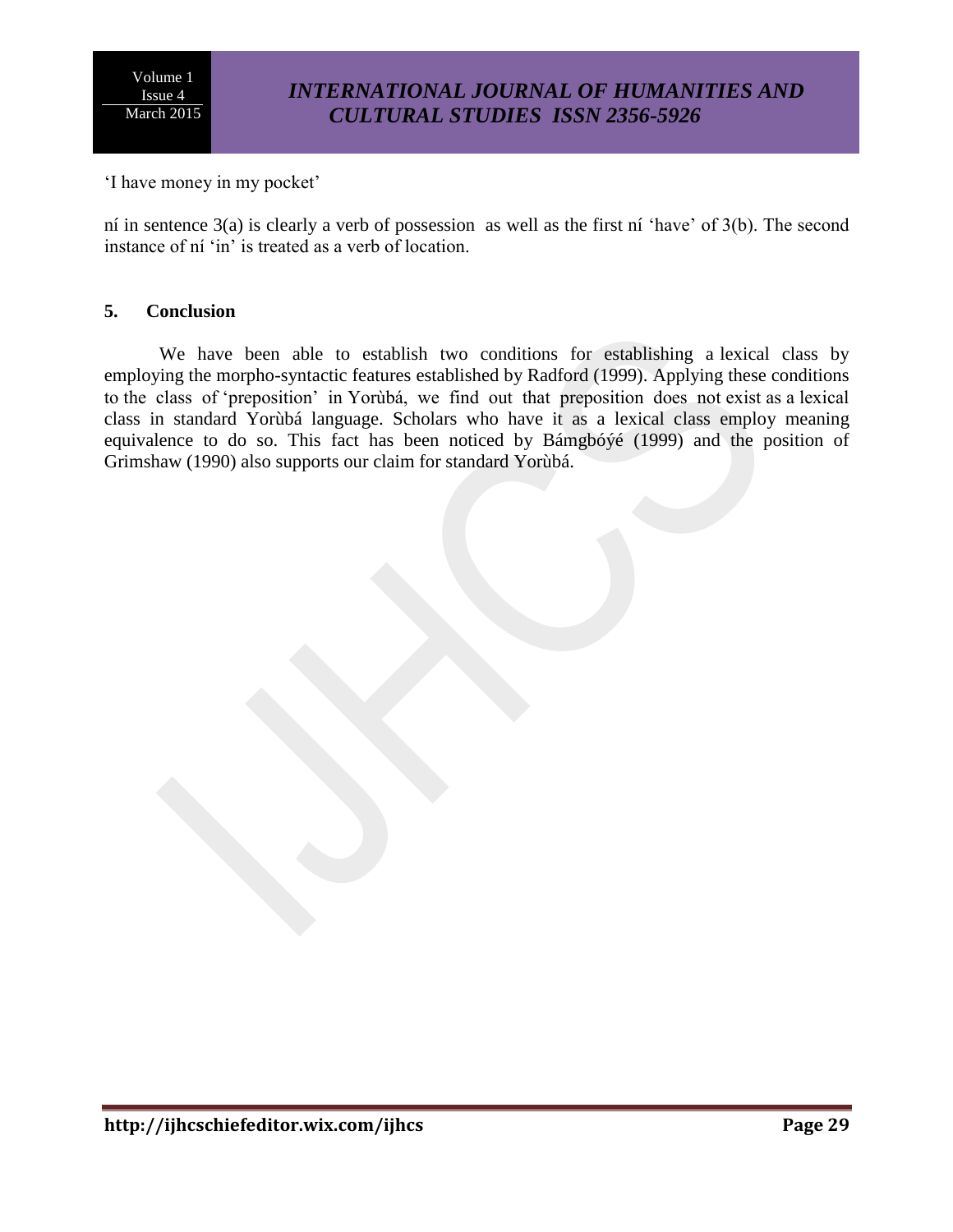## **References**

-Adékëyè, B. F.2012. Issues in Yorùbá lexical categorization. Ph.D. Dissertation. Èkìtì State University, Adó-Èkìtì.

-Adésolá, P.O. 1993. 'The preposition as a lexical category in Yorùbá language: an analytical examination.' Paper read at the departmental seminar, University of Ìlörin.

-Ajíbóyè, Ö 2011. 'Fífi ojú ôtun wo ìsôrí ôrô lédè Yorùbá.' LÁÀÄGBÀSÀ: Jõnà iýë akadá ní èdè YorùbáUniversity of Lagos 5:14-45.

-Awóbùlúyì, O. 1971. On the status of prepositions. Journal of West African Languages, 1. 2: 101-111.

-Awóbùlúyì, O. 1978. Essentials of Yorùbá grammar. Ìbàdàn: Oxford University Press.

-Awóbùlúyì, O 2008. Êkõ ìýêdá ôrô Yorùbá. Akúrë, Montem Paper Backs. Baker, M. 2003. Lexical categories. Cambridge: Cambridge University press. Bámgbóýé, A. 1990. Fonõlõjì àti girama Yorùbá. Ìbàdàn: University Press.

-Bowen, J. 1858. A grammar and dictionary of the Yorùbá language. Washington DC: Smithsonian Institution.

-Crowther, S. 1852. Grammar of the Yorùbá language. London:Seeleys. Déchaine, R. 1993. 'Predicates across categories: Towards a category- neutral syntax'. Doctoral dissertation. University of Massachusetts, Amherst.

-Grimshaw, J. 1990. Argument structure. Cambridge, mass. M.I.T. Press. Johnson, S. 1969. A history of the Yorùbás. Reprinted. Lagos: CMS (Nigeria) bookshop.

-Ògúnbôwálé, P. 1970. The essentials of the Yorùbá language. London: Hodder and Stoughton. -Owólabí, K. 1984. 'Ìsôrí ôrô-orúkö tí a ýêdá nípa lílò àfòmõ- ìbêrê àti atõka àfikún nínú èdè Yorùbá.' LÁÀÄGBÀSÀ: Jõnà iýë akadá ní èdè Yorùbá. University of Lagos.

-Owólabí, K. 1985. 'Àpètúnpè gëgë bí ète fún ìýêdá ôrô-orúkö nínú èdè Yorùbá. LÁÀÄGBÀSÀ: Jõnà iýë akadá ní èdè Yorùbá, University of Lagos.

-Owólabí, K 1995. Language in Nigeria. Essay in honour of Ayô Bámgbóýé. Ìbàdàn: group Publishers.